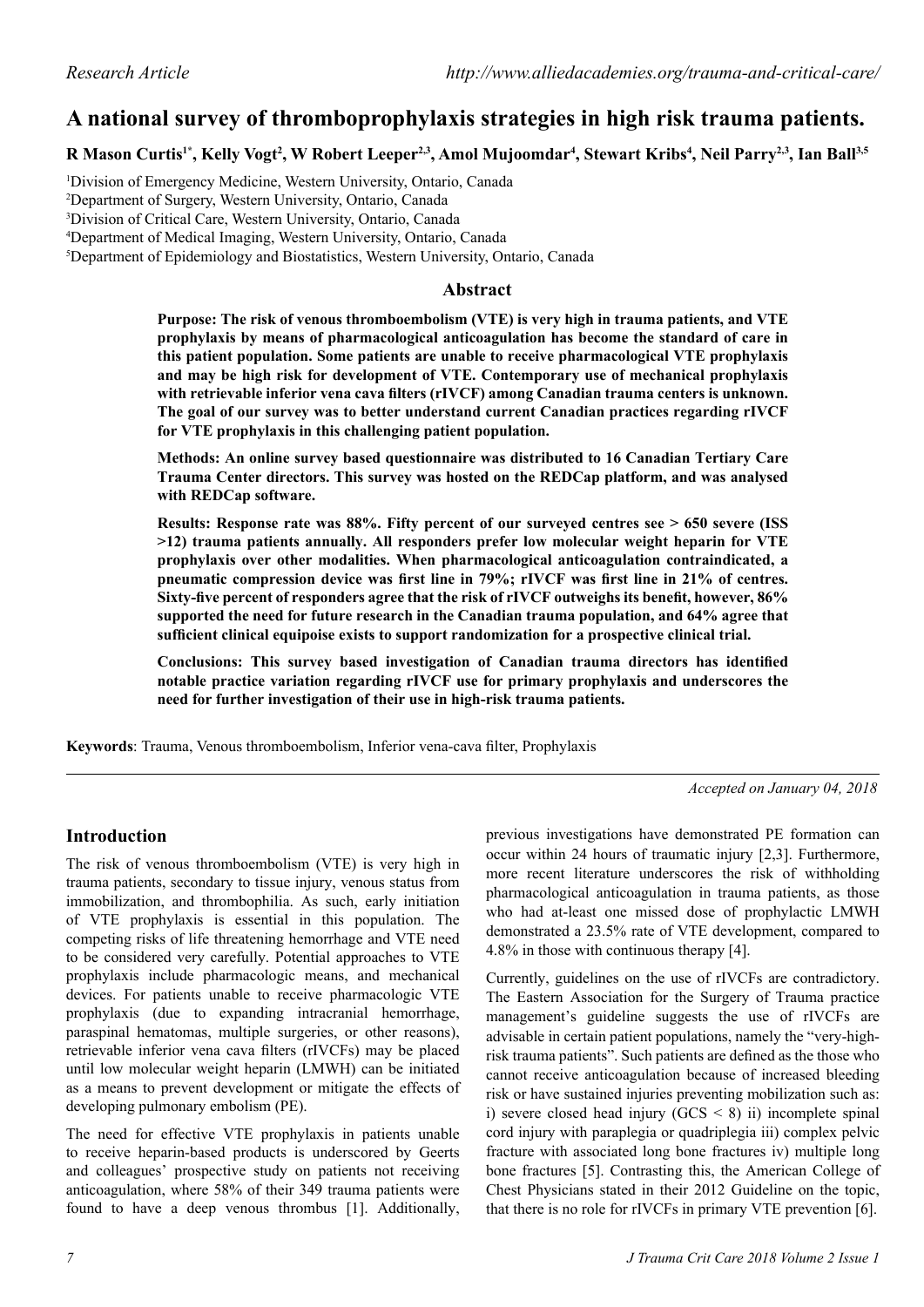*Citation: Curtis R M, Vogt K, Leeper WR, et al. A national survey of thromboprophylaxis strategies in high risk trauma patients. J Trauma Crit Care. 2018;2(1):7-11*

As expected from the lack of consensus amongst guidelines, there is variability in practice patterns throughout major American trauma centers [7,8]. The use of rIVCF in Canadian Trauma centers in unknown, reflecting the paucity of Canadian Trauma literature. One recent study from our centre highlights this, and provides evidence that effective follow up in an outpatient trauma clinic minimizes loss to follow up and improves low retrieval rates, an often cited limitation of rIVCFs [9].

The objective of this survey-based study is to examine the current perception of rIVCF use for primary VTE prophylaxis in high risk trauma patients in Canada.

### **Methods**

The study was designed as an electronic survey of Canadian Lead Trauma Centre Medical Directors or delegates, and was approved by our local institution's Research Ethics Board. The survey was a 19-point questionnaire distributed to a convenience sample of 16 Medical Directors of Trauma programs nationwide. Trauma Directors surveyed are of various training disciplines including General Surgery, Emergency Medicine and Critical Care.

Study questions were designed to focus on three distinct categories: trauma center demographics and system structure; trauma center approach to VTE prophylaxis; trauma center perception of the role of rIVCF. All study authors were involved in question design and modification during 3 revisions. The survey was pilot tested by two of our local trauma care practitioners to ensure question clarity and adequacy of design.

Study data were collected and managed using REDCap (Research Electronic Data Capture) tools hosted at Western University [10]. REDCap is a secure, web-based application designed to support data capture for research studies, providing a) an intuitive interface for validated data entry; b) audit trails for tracking data manipulation and export procedures; c) automated export procedures for seamless data downloads to common statistical packages; and d) procedures for importing data from external sources.

The survey was distributed via direct email to Trauma Directors of the following centers: Vancouver General Hospital, Royal University Hospital, University of Alberta Hospital, Foothills Medical Centre, Manitoba Health Sciences Centre, Regina General Hospital, London Health Sciences Centre, Hamilton General Hospital, St. Michael's Hospital, Sunnybrook Health Sciences Centre, Kingston General Hospital, The Ottawa Hospital, McGill University Health Sciences Centre, Laval University Hospital, Centre Hospitalier de Fleurimont representing University de Sherbrooke and Queen Elizabeth II Health Sciences Centre. After initial invitation for study participation, a second and subsequent third invitation were distributed as necessary in two week intervals

### **Results**

Survey response completion was successful in 14 of 16 centres, with all responders completing all survey questions. Centre demographics and answers to categorical questions are highlighted in Table 1. The majority of surveyed centres had protocols in place to approach VTE in trauma patients,

|  |  | Table 1. Survey characteristics. |
|--|--|----------------------------------|
|--|--|----------------------------------|

| Characteristic                                                                                 | n (%)   |  |
|------------------------------------------------------------------------------------------------|---------|--|
| <b>Total Respondents</b>                                                                       | 14 (88) |  |
| Number of Severe (ISS> 12) annual TTA                                                          |         |  |
| < 50                                                                                           | 3(21)   |  |
| 51-250                                                                                         | 2(14)   |  |
| 251-450                                                                                        | 2(14)   |  |
| 451-650                                                                                        | 2(14)   |  |
| >650                                                                                           | 7(50)   |  |
| <b>Dedicated Trauma Service for</b><br>admission?                                              |         |  |
| Yes                                                                                            | 10(70)  |  |
| No                                                                                             | 4(29)   |  |
| Trauma Clinic for follow up<br>available?                                                      |         |  |
| Yes                                                                                            | 9(64)   |  |
| <b>No</b>                                                                                      | 5(36)   |  |
| Presence of VTE Protocol?                                                                      |         |  |
| Yes                                                                                            | 9(64)   |  |
| <b>No</b>                                                                                      | 5(36)   |  |
| Preferred strategy for VTE<br>prophylaxis                                                      |         |  |
| <b>LMWH</b>                                                                                    | 14(100) |  |
| <b>IPCD</b>                                                                                    | 0(0)    |  |
| UFH                                                                                            | 0(0)    |  |
| rIVCF                                                                                          | 0(0)    |  |
| Foot Pump                                                                                      | 0(0)    |  |
| <b>First strategy for patients</b><br>unable to receive                                        |         |  |
| anticoagulation                                                                                |         |  |
| <b>IPCD</b>                                                                                    | 11(39)  |  |
| rIVCF                                                                                          | 3(21)   |  |
| No VTE Prophylaxis                                                                             | 0(0)    |  |
| Other                                                                                          | 0(0)    |  |
| <b>Percentage of Trauma</b><br>patients unable to receive<br>anticoagulation in first 48 hours |         |  |
| < 20%                                                                                          | 9(64)   |  |
| 21-40%                                                                                         | 5(36)   |  |
| 41-60%                                                                                         | 0(0)    |  |
| 61-80%                                                                                         | 0(0)    |  |
| $>80\%$                                                                                        | 0(0)    |  |

Note: ISS: Injury Severity Score; TTA: Trauma Team Activation; VTE: Venous Thromboembolism; LMWH: Low Molecular Weight Heparin; IPCD: Intermittent Pneumatic Compression Device; UFH: Unfractionated Heparin; rIVCF: retrievable Inferior Vena-Cava Filter

and 100% of responders use LMWH as a first line agent. One hundred percent of centres surveyed have the capability of inserting a rIVCF. When asked the location and training background of who would perform rIVCF insertion, 100% of centres would have the device inserted by interventional radiology, in their procedure room. This modality was the most commonly deployed alternative for VTE prophylaxis in trauma patients in 21% of surveyed centres.

The EAST Guidelines regarding the use of rIVCF in trauma patients were included in our survey. When asked if rIVCF were placed in patients who meet EAST Guidelines for at risk trauma patients, Trauma directors provided the following responses: 'Never', 7% (1/14); 'Rarely', 50% (7/14); 'Occasionally', 28% (4/14); Frequently, 14% (2/14); Always 0% (0/14). When asked if other criteria were commonly used, only one respondent cited a Guideline (CHEST).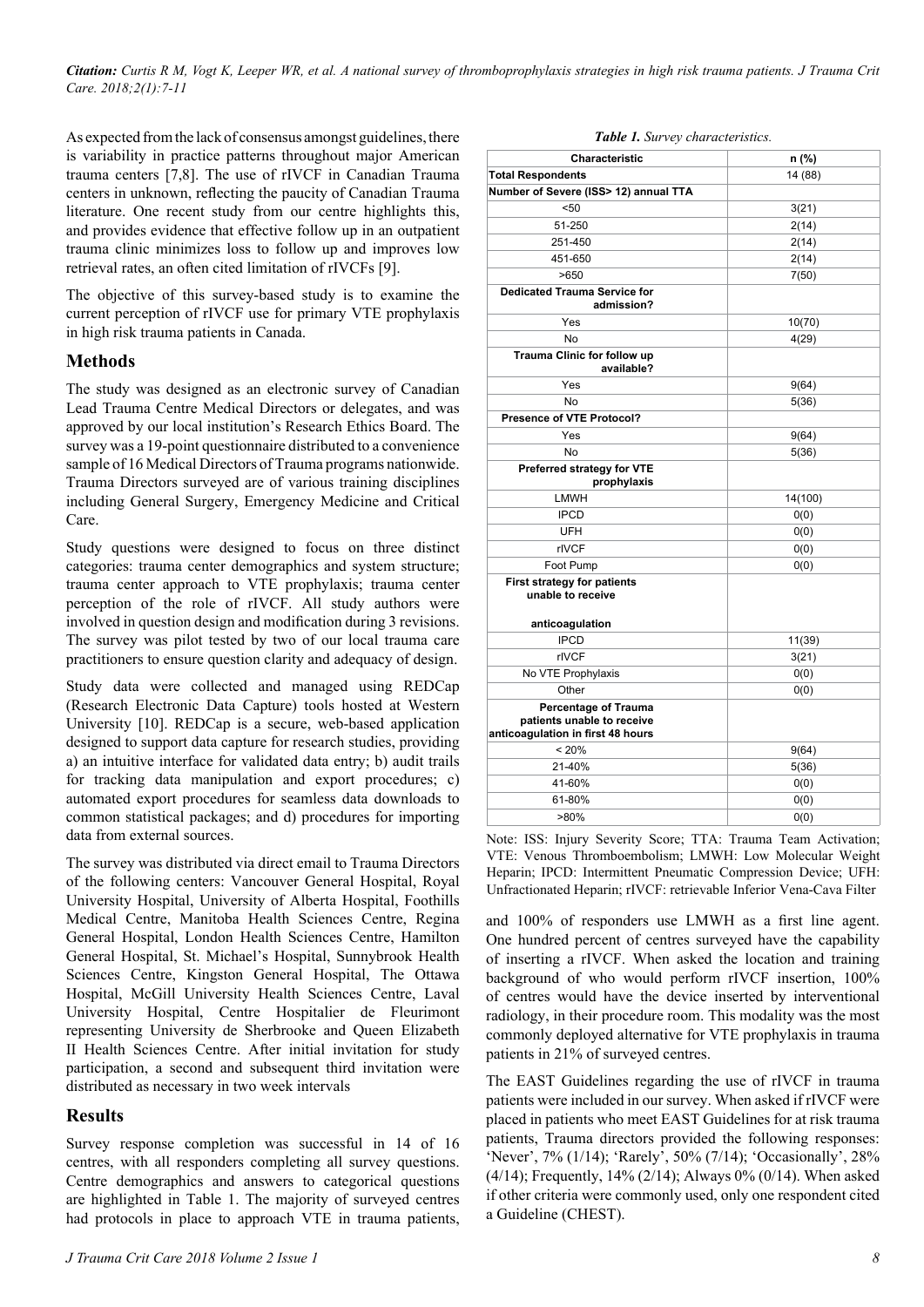Regarding use of rIVCF for high risk trauma patients, the following case was presented to participants: "A 28-year old male is admitted to your centre with traumatic brain injury and complex pelvic fractures following a high-speed motor vehicle collision. Imaging demonstrates a moderate sized intraparenchymal cerebral hemorrhage. VTE prophylaxis is withheld upon admission, and routine repeat imaging demonstrates interval expansion of the intracranial hemorrhage, precluding the use of medical VTE prophylaxis within 72 hours." Responses to clinical questions surrounding this case are displayed in Figure 1. Sixty-four percent of responders (9/14) agree that there is sufficient clinical equipoise to justify randomizing high-risk trauma patients for rIVCF vs no rIVCF for use in primary PE prophylaxis. Table 2 outlines the agreement with statements surrounding rIVCF use and need for future research.

#### **Discussion**

Our survey demonstrates consistent use of LMWH in trauma patients without contraindication. However, variation in practice patterns regarding the use of rIVCF for primary PE prophylaxis in high risk trauma patients was identified. Though over half of respondents agreed that the risk outweighs the benefit for use or rIVCF for primary prophylaxis in trauma patients, the majority of respondents would agree that enough clinical equipoise exists to support randomization for a well-designed prospective trial.

#### For the described patient, who is unable to receive chemical VTE prophylaxis, how likely are you to arrange for the insertion of a rIVCF for primary VTE prophylaxis?



For the described patient, if rIVCF was employed, how early post admission would you request to have device inserted?



*Figure 1. Survey response to retrievable inferior vena cava filter (rIVCF) timing of insertion and removal.*  Note: VTE: Venous thromboembolism; IPCD: Intermittent Pneumatic Compression Device

**Percentage of Respondents**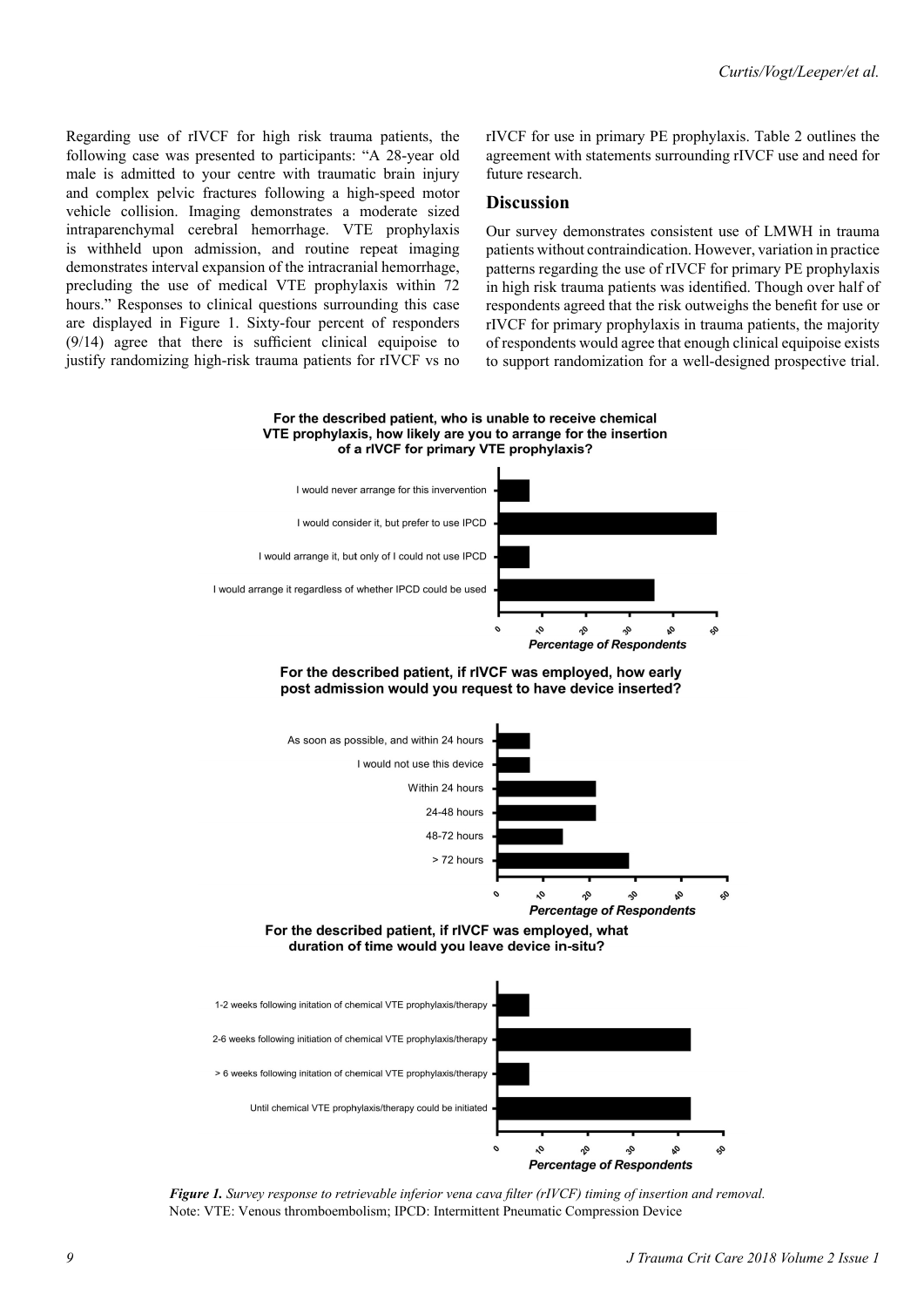| <b>Statement</b>                                                                                                                                                                                                                                        | <b>Strongly</b><br>agree/agree<br>n (%) | <b>Neutral</b><br>n (%) | Disagree/Strongly<br><b>Disagree</b><br>n (%) |
|---------------------------------------------------------------------------------------------------------------------------------------------------------------------------------------------------------------------------------------------------------|-----------------------------------------|-------------------------|-----------------------------------------------|
| "For primary VTE prophylaxis, risks of rIVCF<br>outweigh benefits of use in trauma patients unable to<br>receive pharmacologic VTE prophylaxis"                                                                                                         | 9(64)                                   | 2(14)                   | 3(21)                                         |
| "Due to lack of high-grade evidence in the Trauma<br>population, further research is needed in Canadian<br>trauma patients regarding the use of rIVCF for<br>primary PE prophylaxis in high-risk patients"                                              | 12(86)                                  | 1 $(7)$                 | 1(7)                                          |
| "Canadian Specific' trauma research is important to<br>develop, since much of the current trauma literature is derived from American<br>trauma centres that serve<br>very different populations with different injury<br>patterns than we do in Canada" | 11 (79)                                 | 2(14)                   | 1(7)                                          |

*Table 2. Opinions regarding rIVCF use and Trauma research.*

Note: VTE: Venous Thrombo Embolism; rIVCF: Retrievable Inferior Vena Cava Filter; PE: Pulmonary Embolism

This is further supported by the answers to our clinical questions regarding timing of device insertion, removal and initiation of pharmacological anticoagulation displayed in Figure 1.

The variation in reported clinical practice is not surprising giving the contradictory guidelines from EAST and CHEST regarding the topic [5,6]. The need for future investigation is also highlighted by a recent systematic review on the topic, where Haut and colleagues found a reduction in fatal and non-fatal PE with the use of rIVC filter, with no significant difference in DVT rates, or mortality [11]. It is essential to note that there is large heterogeneity in the patient population receiving rIVCF, and the indications for which many of the current prospective trials have used rIVCFs are varied. Furthermore, the only prospective RCT examining rIVCF use found in the systematic review had over 90% of their rIVCF patients on pharmacological anticoagulation at time of device insertion [12]. Further investigation of trauma patients unable to receive pharmacological VTE prophylaxis and deemed high-risk for development of PE is necessary, and was supported by 86% of respondents in our survey.

The need for Canadian specific trauma research is also highlighted by our investigation and almost 80% of survey respondents agree. One previous Canadian trauma publication highlighted that marked geographical differences in access to Level I and II trauma facilities affected almost one-quarter of the Canadian population, who may not receive early resuscitation due to transport and system-based delays, a challenge that more populated American urban trauma systems (where much of the trauma literature is produced) may not share [13].

The nature of a survey based investigation inherently carries limitations which warrant discussion. The small sample size reflects the relatively small number of tertiary care Trauma Centres located across Canada, as compared to the wide distribution across the United States. This survey involved questions directed towards each centre's Trauma Director as an ambassador of other trauma practitioners. Though it was highlighted during the survey that we were interested in the actions of the 'majority' of trauma practitioners at each centre, it is conceivable that the answer of one individual may not reflect that of the majority. Furthermore, the Tertiary Care centers approach to VTE in at-risk trauma patients may be different than that of the community, however, in our Canadian Trauma system many of the described patients would warrant transfer to larger academic centers for definitive care after their traumatic

injury. Nonetheless, one the goals of this survey study was to identify the presence or absence of clinical equipoise regarding the use of rIVCF for primary prophylaxis in Canadian Trauma centers, which has clearly been done. This Canadian based survey study identifies the need for further research regarding the role of rIVCF in our at-risk trauma patients.

Currently, no prospective randomized trials have been performed examining rIVCF in at-risk trauma patients who are unable to receive pharmacological prophylaxis. One randomized feasibility trial published an interim analysis, however, almost all patients randomized to rIVCF had pharmacological anticoagulation initiated prior to device placement which would not be considered prophylaxis [12]. Research in this patient population is a challenging task, yet a large multi-centered trial powered for safety and efficacy is needed to answer many of the questions regarding rIVCF use in at-risk trauma patients unable to receive pharmacologic prophylaxis. However, the logical next step would be initiating a single center randomized feasibility trial as proof of concept in the Canadian trauma population.

# **Conclusion**

In conclusion, this survey based investigation of Canadian Trauma Directors has demonstrated a variable use of rIVCF in high-risk trauma patients, and an interest in the development of robust, prospective research regarding the role of rIVCF for VTE prophylaxis in Canadian trauma patients.

# **Author Contribution**

Author RMC participated in literature search, study design, data collection and analysis, and manuscript preparation. Authors KV and IB participated in study design, data collection, data analysis and critical revision. Authors WRL, AM, SK and NP were involved in study design, and critical revision. Authors RMC, KV, WRL, AM, SK, NP and IB declare that they have no conflict of interest.

# **References**

- 1. Geerts WH, Code KI, Jay RM, et al. A propsective study of venous thromboembolism after major trauma. N Engl J Med. 1994;331(24):1601-6.
- 2. Owings JT, Kraut E, Battistella F, et al. Timing of the occurrence of pulmonary embolism in trauma patients. Arch Surg. 1997;132(8):862-7.